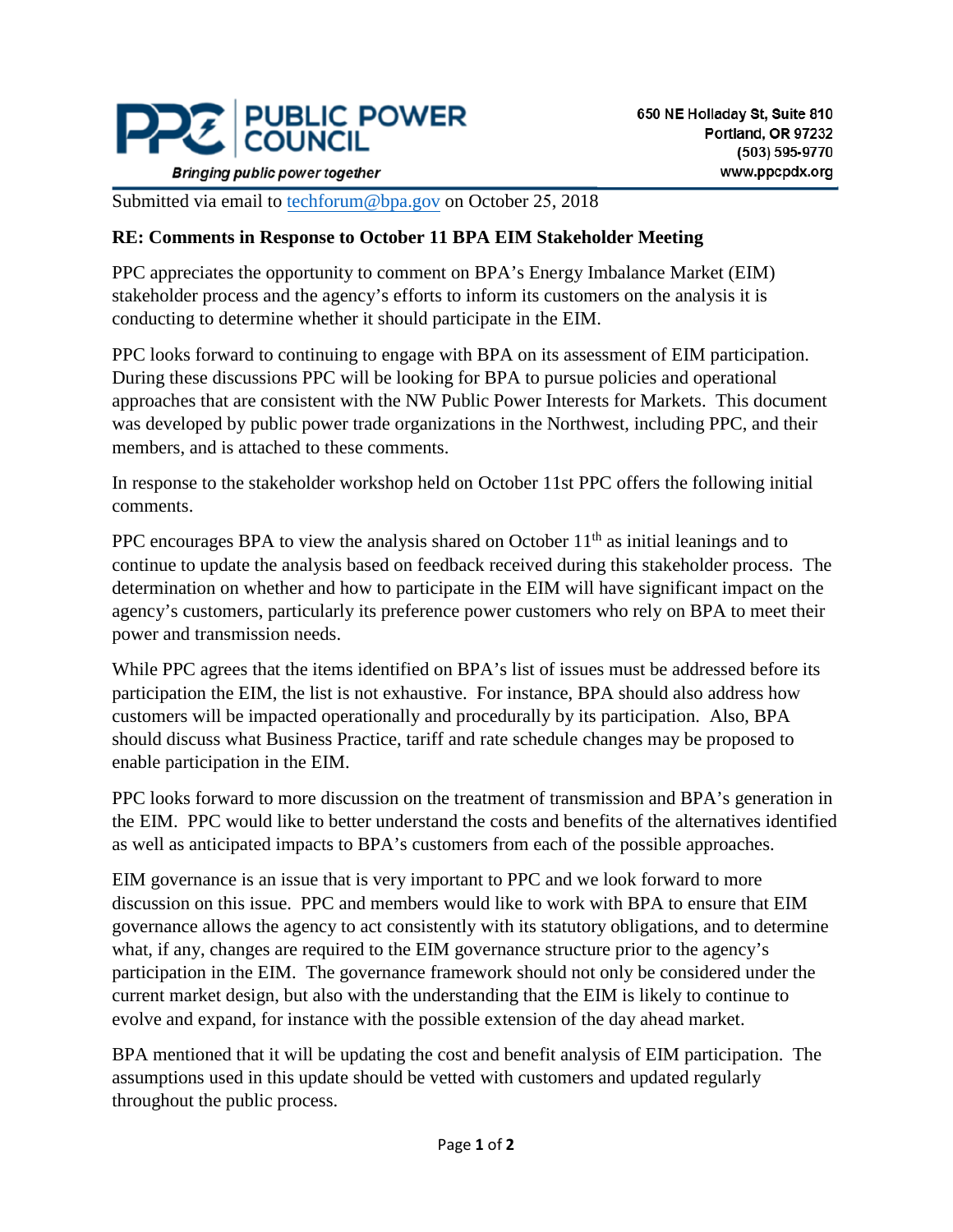PPC appreciates the opportunity to comment and looks forward to more discussion on this issue.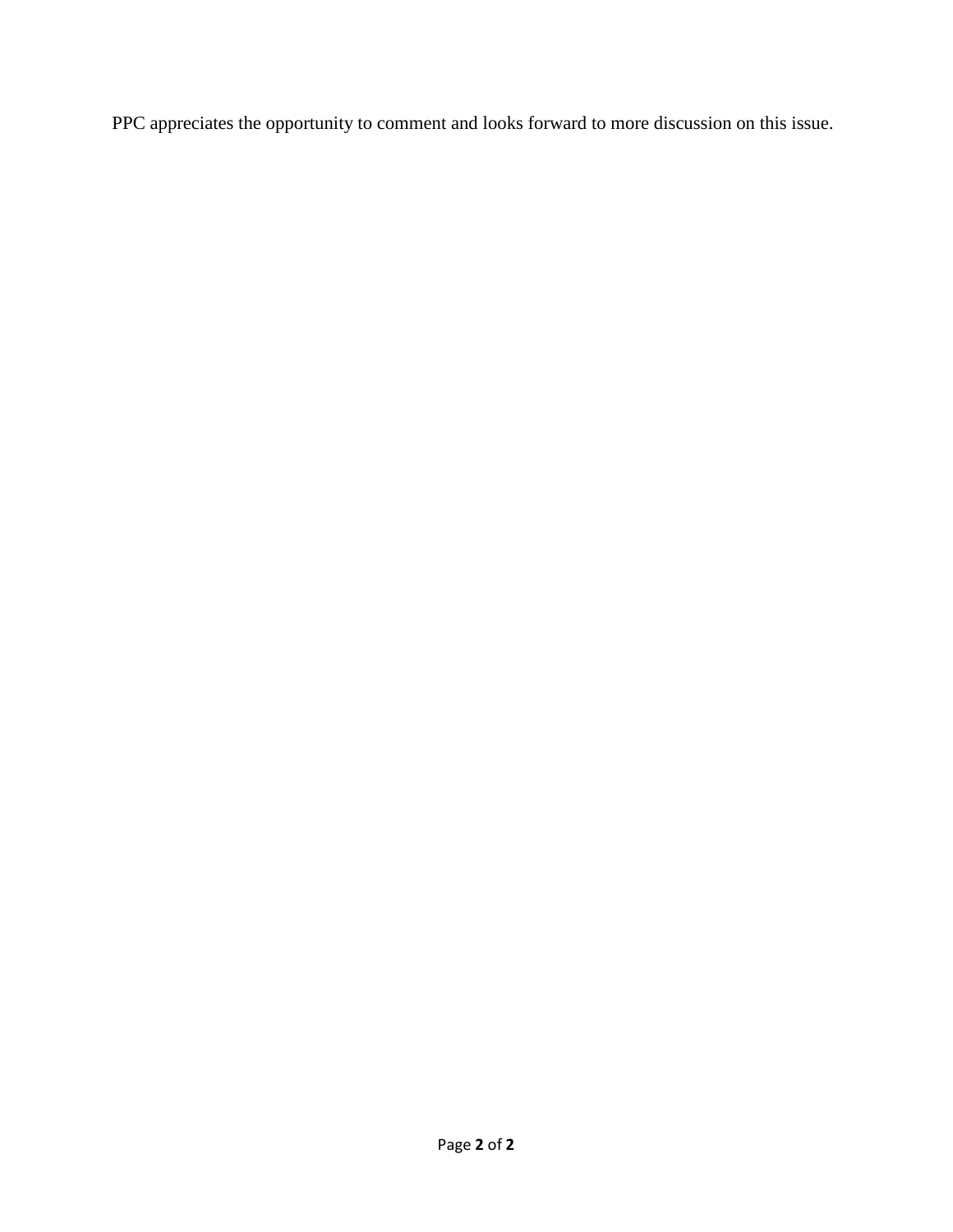# **NW Public Power Interests for Markets** *September 3, 2018*

The NW Publicly Owned Utilities (NW Public Power) recognize that centralized markets have been evolving as part of the Western power landscape. The foundation of a centralized market, including its governance structure and market design, is critical to a fair sharing of value among participants. This paper is not intended to offer support or opposition for any specific new or expanded market proposals but provides NW Public Power's perspective on principles and elements that should be applied to any centralized market that may develop in the Northwest.

#### Independent, Representative Governance

- An independent, non-affiliated Board of Governors ("Board") of sufficient size to allow the Board to represent different regions, market participants, and interests.
- A clearly defined process for the selection of the Board by a Nominating Committee comprised of representative regions and participants, including representatives of NW Public Power.
- A Member Advisory Committee as a formal advisory channel to the Board itself. Members would include a balanced mix of market participants, including representatives of NW Public Power.
- A States Committee that provides for state public utility commissions, Power Marketing Agencies, and public power from all regions impacted by the market to have input to the Board on key market design issues, including resource adequacy and transmission cost allocation.
- Board decision-making and stakeholder engagement occurs in a transparent and inclusive manner.

## Resource Adequacy<sup>1</sup> and Resource Sufficiency<sup>2</sup> Requirements Provide for Reliability and Equity

- Entities seeking to participate in an organized market must meet standard minimum resource requirements that provides for a high level of reliability (Resource Adequacy for an RTO and Resource Sufficiency for any voluntary market) .
- Processes assure that participants offering resources to the market satisfy their obligations and provide deliverability to load.
- Market design should ensure that Resource Adequacy and Resource Sufficiency requirements are not circumvented by leaning on investments made by others.

#### Transmission Owners Can Meet Existing and Future Load Service Obligations at Reasonable Cost

- Transmission Owners receive sufficient compensation to cover the costs of existing transmission and those costs are appropriately assigned to users based on cost causation.
- Transmission rights holders are ensured congestion/financial rights to mitigate congestion costs.
- Transmission planning and cost allocation processes adequately expand the transmission system and fairly allocate transmission costs and recovery.

## Market Power Mitigation recognizes the unique situation of hydropower

 $\overline{\phantom{a}}$ 

 $1$  The term Resource Adequacy in this context references the capacity to reliably meet demand in a certain confidence interval over a given time horizon--usually longer term.

<sup>&</sup>lt;sup>2</sup> The term Resource Sufficiency in this context references a showing of resources with the appropriate resource characteristics that are available to meet demand on a shorter time horizon--usually day-ahead and real-time.